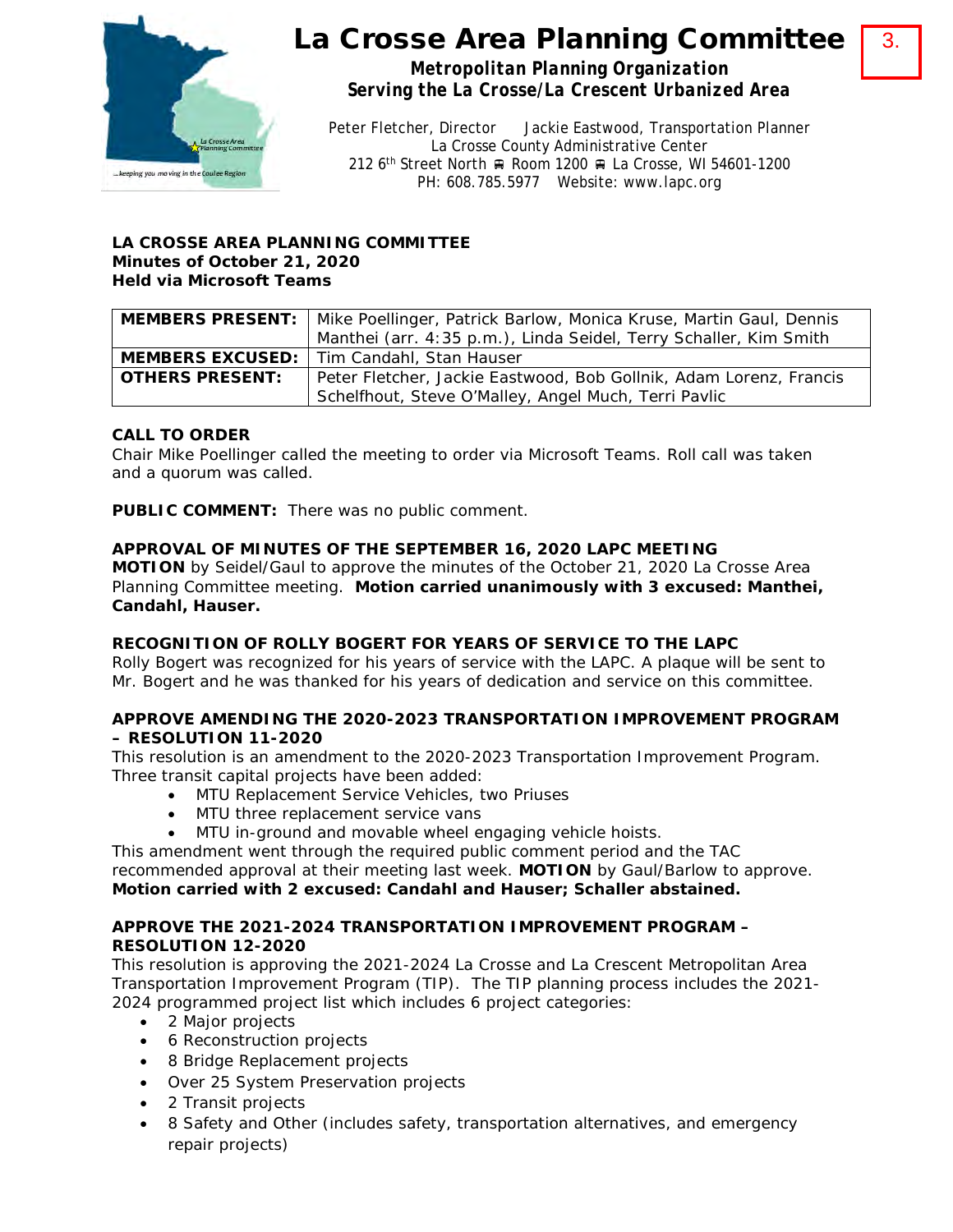

## La Crosse Area Planning Committee

*Metropolitan Planning Organization Serving the La Crosse/La Crescent Urbanized Area*

Peter Fletcher, Director Jackie Eastwood, Transportation Planner La Crosse County Administrative Center 212 6<sup>th</sup> Street North Room 1200 R La Crosse, WI 54601-1200 PH: 608.785.5977 Website: www.lapc.org

Performance measures and targets are discussed in the document, as well as environmental justice impacts. A listing of illustrative projects are also included; removed projects table is included; and a financial plan is included with \$163 million in programmed projects identified in the TIP. This TIP went through the required public comment period, received a couple of comments, which were incorporated. The TAC recommended approval at their meeting last week. **MOTION** by Kruse/Seidel to approve. **Motion carried unanimously with 2 excused: Candahl and Hauser.** 

### **2021 BUDGET REVIEW**

Peter Fletcher discussed the LAPC Work Program Budget. This will be discussed today, but will be on next month's agenda for approval. The LAPC total revenues for 2021 is \$303,502.50. In this budget there is a 24% decrease in local dues for municipalities. They were able to reduce expenses from last year; there was an increase in licensing for GIS software; LAPC salary and fringe expenses are \$195,771; Expenses and salaries total is \$222,246 so there is a balance of \$81,256 to be used for local studies. One project we are looking at doing is a Transit Development Plan – regional plan for MTU, SMRT bus and Onalaska Holmen Shared Ride. This was scheduled for 2022 but will up to 2021 and look at utilizing a consultant. Also, staff are looking at a streetlight data purchase user license at a cost of \$5,000. This will allow staff to work on an in-house study that will look at Origin/Destination and traffic flows at the US14/61/16 intersection in La Crescent. Information will benefit La Crescent and the Coulee Region Transportation Study. Peter also noted that we are scheduled to host the MPO RPC Bistate conference in 2021. Venue and meals are not eligible expenses through the planning grant program, but hope to recoup these through participant fees. To accommodate this, the Finance Department created a non-MPO account for these revenues/expenses.

#### **FIRE/EMS STUDY UPDATE**

Steve O'Malley updated the committee on the Fire/EMS Study. The Policy Forum sent a 50 page draft report on exploring fire/EMS service sharing opportunities in the La Crosse region. This very detailed and comprehensive study has been sent to the fire chiefs involved in the study, who will make their comments and suggestions. In November, we will host a meeting of all the stakeholders to discuss next steps.

#### **DIRECTORS REPORT**

Peter Fletcher gave his Director's Report:

- AMTRAK Empire Builder, which was running daily, has been reduced to 3 times per week on starting on October 16
- TCMC, the second train, has received grant funding to move ahead; State of WI provided matching funds and it is needed for the State of MN to do the same; MN House and Senate passed a bonding bill but did not include funding for TCMC. This will possibly delay the TCMC project.
- Jackie is assisting the City of Onalaska with preparing its Public Transportation Agency Safety Plan that is required for Onalaska/Holmen/WS shared ride as a recipient of 5307 funding.

#### **OTHER BUSINESS** - none noted.